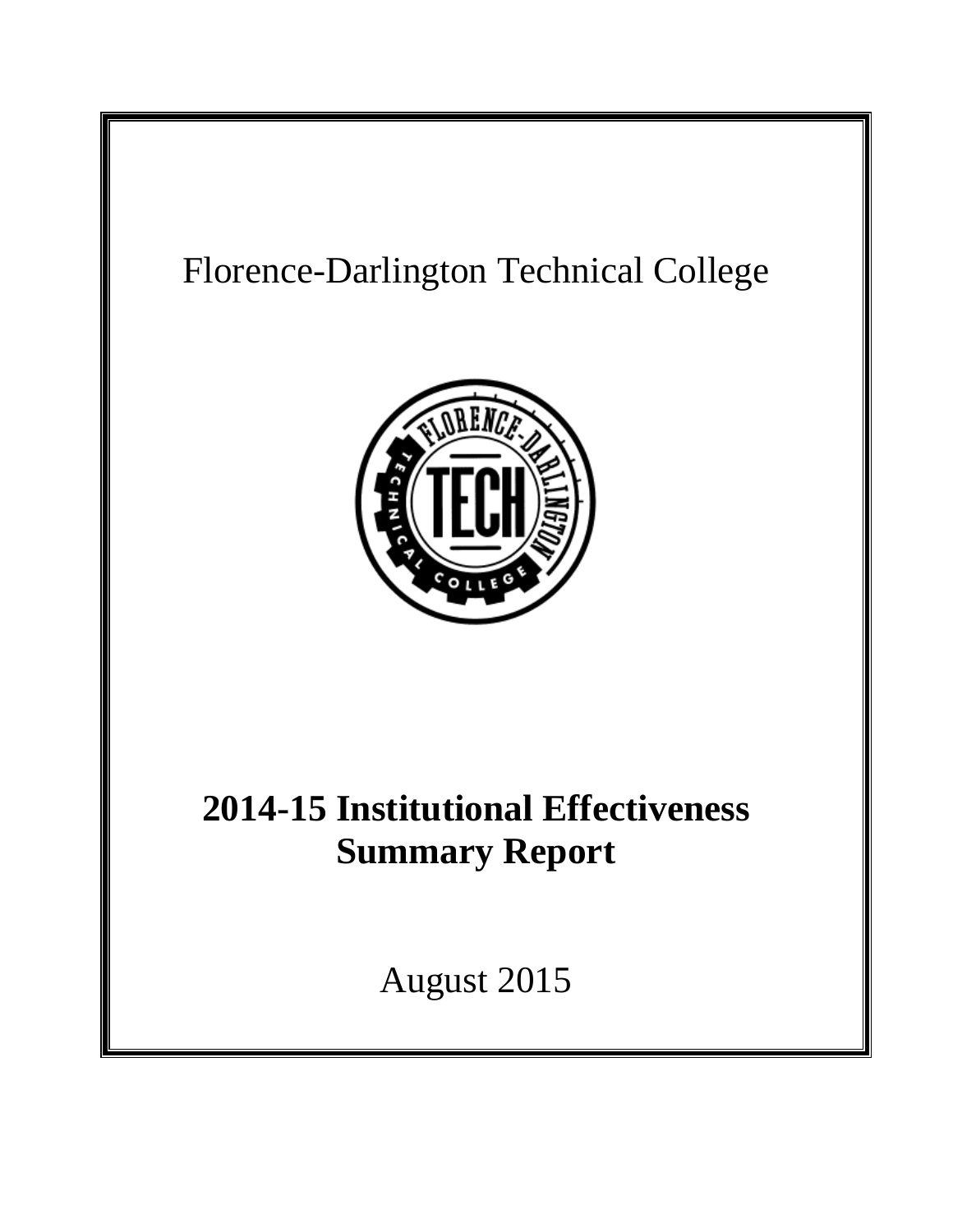# 2014-2015 INSTITUTIONAL EFFECTIVENESS

### SUMMARY REPORT

# Table of Contents

|                               | Page           |
|-------------------------------|----------------|
|                               | 2              |
| <b>Summary Findings</b>       |                |
| College Summary by Division   | 3              |
| Summary by College Goal       | $\overline{4}$ |
| <b>Academic Affairs</b>       |                |
|                               | 4              |
|                               | 5              |
|                               | 5              |
|                               | 6              |
|                               |                |
|                               | 8              |
| Continuing Education and SiMT | 9              |
|                               | 9              |
|                               | 10             |
|                               | 10             |
|                               |                |

| Appendix                                |  |
|-----------------------------------------|--|
| Institutional Mission and College Goals |  |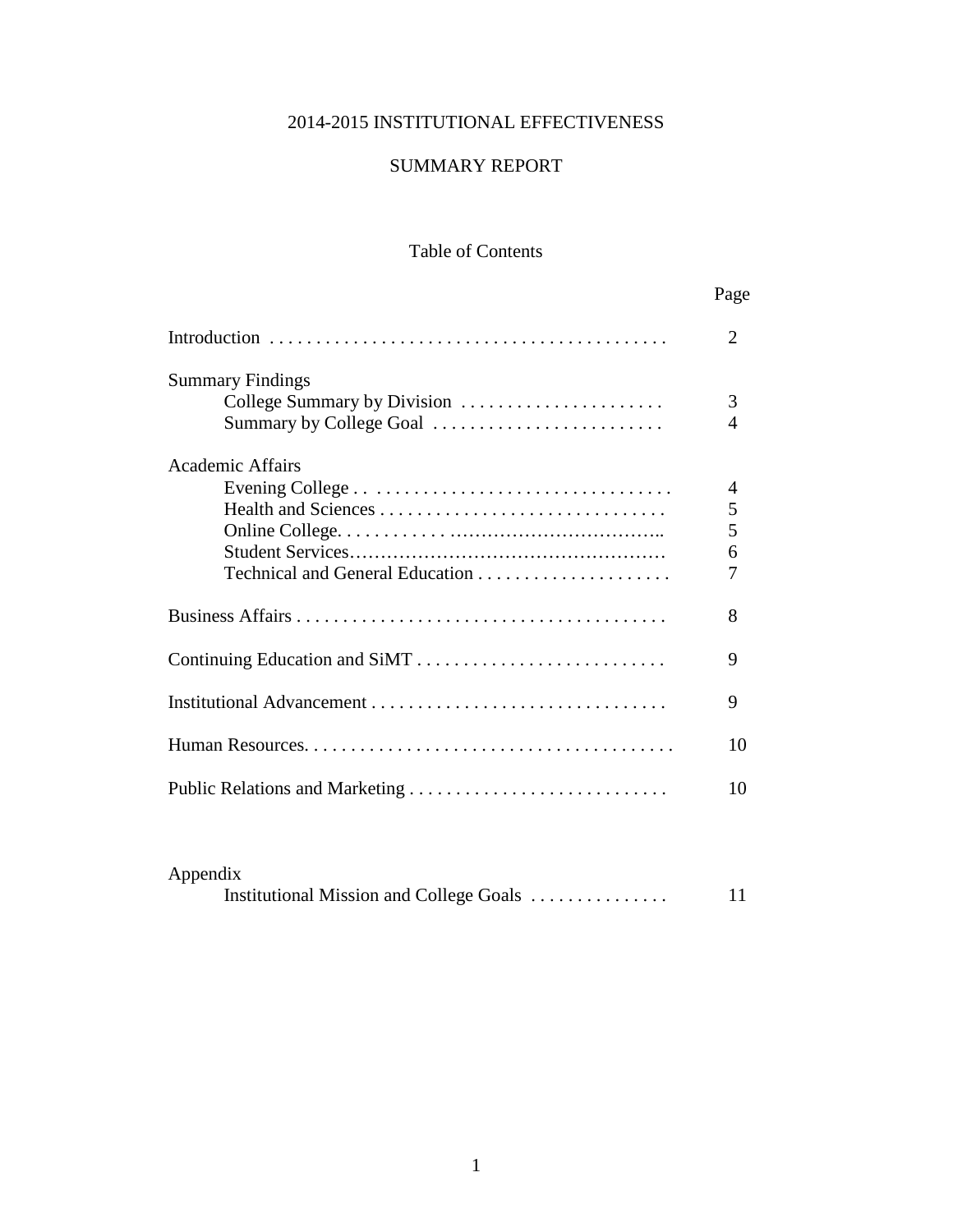#### 2014-2015 INSTITUTIONAL EFFECTIVENESS SUMMARY REPORT

### Introduction

Florence-Darlington Technical College (FDTC) combines strategic, operational, and institutional effectiveness planning into one master planning process that serves as a vehicle for institutionwide involvement and evaluation. The College Mission and six Institutional Goals (Appendix A) drive the Institutional Effectiveness (IE) Planning Cycle activities throughout the year with a focus on continuous improvement over time.

The College is organized into six divisional units with an Executive Committee member assigned to each of those units. It is their responsibility to provide leadership to each department within their division to ensure that efforts are maximized to support the mission, vision, and goals of the college. The six organizational units are:

- 1. Academic Affairs
	- a. Evening College
	- b. Health Sciences
	- c. Online College
	- d. Student Services
	- e. Technical & General Education
- 2. Business Affairs
- 3. Continuing Education/Southeast Institute of Manufacturing and Technology
- 4. Institutional Advancement
- 5. Human Resources
- 6. Public Relations and Marketing
	- a. Information Technology

Department IE objectives are submitted to and approved by the division vice president each spring. Department heads establish strategies to accomplish each objective and enter them into the electronic IE template on the College intranet. Objective strategies are monitored on a monthly and quarterly basis throughout the year by department and division managers.

In mid-June of each academic year, all department heads enter the results of the IE objectives that were implemented during the previous twelve months. They also comment on how those results will be used in future planning and indicate if there is a need to continue the objective in the next reporting period.

Each Unit Report summary includes a chart incorporating the following information:

- Number of IE Objectives
- Number of IE Objectives Achieved
- Number of IE Objectives Not Achieved
- Number of Objectives that will continue to the next planning year
- Number of Objectives that were closed

All Division and Department IE reports may be accessed and reviewed by all employees via the College intranet, thus individual department planning reports are not included in this document.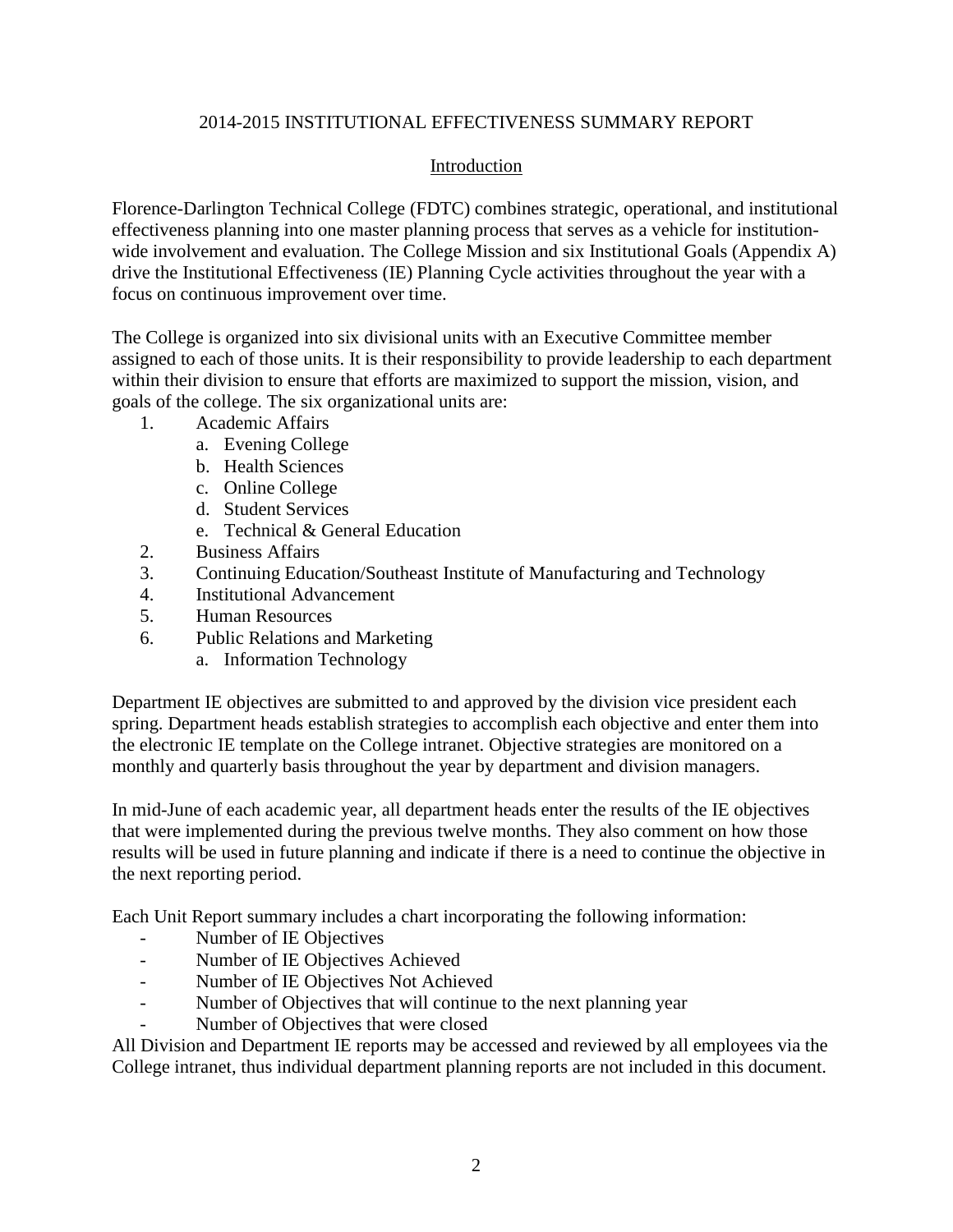### **Summary Findings**

| <b>DIVISION</b>                  | # of 2014-15<br>Objectives | Objectives<br>Achieved | Objectives<br>Not Achieved | Objectives<br>Closed | Objectives<br>Continued 15-16 |
|----------------------------------|----------------------------|------------------------|----------------------------|----------------------|-------------------------------|
|                                  |                            |                        |                            |                      |                               |
| AA - Evening College             | 15                         | $9(60\%)$              | 6(40%)                     | 13 (87%)             | 2(13%)                        |
| AA - Health & Sciences           | 42                         | 31 (74%)               | 11 (26%)                   | 26 (62%)             | 16 (38%)                      |
| AA - Online College              | 2                          | $2(100\%)$             | 0                          | 2 (100%)             | O                             |
| AA - Student Services            | 22                         | 13 (59%)               | 9(41%)                     | 19 (86%)             | 3(14%)                        |
| AA - Tech & General Ed &         |                            |                        |                            |                      |                               |
| VP AA                            | 40                         | 33 (83%)               | 7(18%)                     | 36 (90%)             | 4 (10%)                       |
| <b>Business Affairs</b>          | 22                         | 16 (73%)               | 6(27%)                     | 17 (77%)             | 5(23%)                        |
| <b>Continuing Ed/SiMT</b>        | 18                         | 13 (72%)               | 5(28%)                     | 10 (56%)             | 8(44%)                        |
| <b>Human Resources</b>           | 6                          | 5 (83%)                | 1(17%)                     | 5 (83%)              | 1 (17%)                       |
| <b>Institutional Advancement</b> | 7                          | 7 (100%)               | 0                          | 3(43%)               | 4 (57%)                       |
| <b>Public Relations &amp;</b>    |                            |                        |                            |                      |                               |
| <b>Information Technology</b>    | 13                         | 13 (100%)              | 0                          | 12 (92%)             | (8%)                          |
|                                  |                            |                        |                            |                      |                               |
| Totals                           | 187                        | 142 (76%)              | 45 (24%)                   | 143 (76%)            | 44 (24%)                      |

#### **2014-15 IE College Summary by Division**

The chart above reveals that a total of 187 IE objectives were established for the 2014-15 planning year, 65% of which were distributed among the Academic Affairs (AA) departmental divisions. The remaining 35% were distributed among the other five College Divisions. A total of 76% of these IE objectives were achieved. Seventy-six percent of the objectives were closed at the end of the reporting period. The remaining 24% were continued to the next planning year.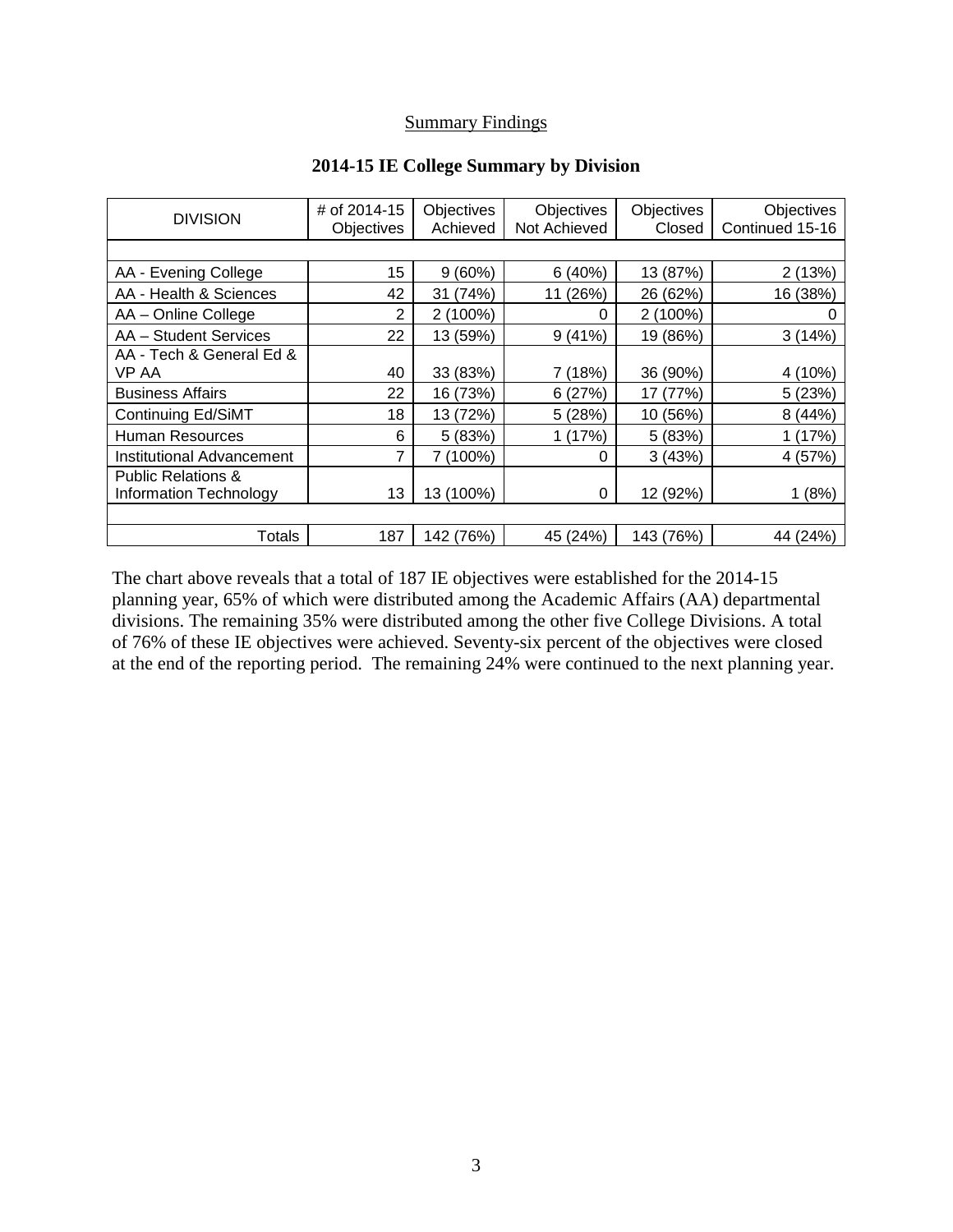| <b>COLLEGE</b><br><b>GOAL</b> | Number of<br><b>Divisions</b> | # 2014-15<br><b>Objectives</b> | Objectives<br>Achieved | Objectives<br>Not Achieved | Objectives<br>Closed | Objectives<br>Continued 15-16 |  |
|-------------------------------|-------------------------------|--------------------------------|------------------------|----------------------------|----------------------|-------------------------------|--|
|                               |                               |                                |                        |                            |                      |                               |  |
| Customer<br>Service           | 5                             | 46                             | 35 (76%)               | 11 (24%)                   | 37 (80%)             | 9(20%)                        |  |
| Learning<br>Environment       | 6                             | 98                             | 74 (76%)               | 24 (24%)                   | 75 (77%)             | 23 (23%)                      |  |
| Product<br>Development        | $\overline{2}$                | 5                              | 3(60%)                 | 2(40%)                     | 4 (80%)              | 1(20%)                        |  |
| Financial<br>Environment      | 4                             | 24                             | 19 (79%)               | 5(21%)                     | 17 (71%)             | 7 (29%)                       |  |
| Institutional<br>Advancement  | 5                             | 14                             | 14 (100%)              | 0                          | (79%)<br>11          | 3(21%)                        |  |
|                               |                               |                                |                        |                            |                      |                               |  |
| <b>Totals</b>                 |                               | 187                            | 145 (78%)              | 42 (22%)                   | 144 (77%)            | 43 (23%)                      |  |

### **2014-15 IE Summary by College Goal**

Each IE objective supports one of the five major College goals as indicated in the above chart. A total of 98 objectives (52%) support the Learning Environment goal. These objectives were set by each of the six divisions. The Customer Service goal includes 46 (25%) of the objectives, set by Academic Affairs, Business Affairs, Continuing Education/SiMT, Human Resources, and Public Relations/Information Technology. These two college goals account for approximately 76% of the IE objectives. The remaining 44 (24%) objectives are divided among the remaining three College goals.

| <b>Academic Affairs – Evening College &amp; Off Site Campuses</b> |
|-------------------------------------------------------------------|
| $2014 - 15$ IE Summary                                            |

| <b>DEPARTMENT</b>      | # of 14-15<br>Objectives | Objectives<br>Achieved | Objectives<br>Not Achieved | Objectives<br>Closed | Objectives<br>Cont'd 15-16 |  |
|------------------------|--------------------------|------------------------|----------------------------|----------------------|----------------------------|--|
|                        |                          |                        |                            |                      |                            |  |
| Administration         |                          |                        |                            |                      |                            |  |
| <b>Hartsville Site</b> |                          |                        |                            |                      |                            |  |
| Lake City Site         |                          |                        | 2                          |                      |                            |  |
| <b>Mullins Site</b>    |                          |                        | 2                          |                      |                            |  |
| Scheduling             |                          |                        |                            |                      |                            |  |
|                        |                          |                        |                            |                      |                            |  |
| Totals                 | 15                       |                        | 6                          | 13                   |                            |  |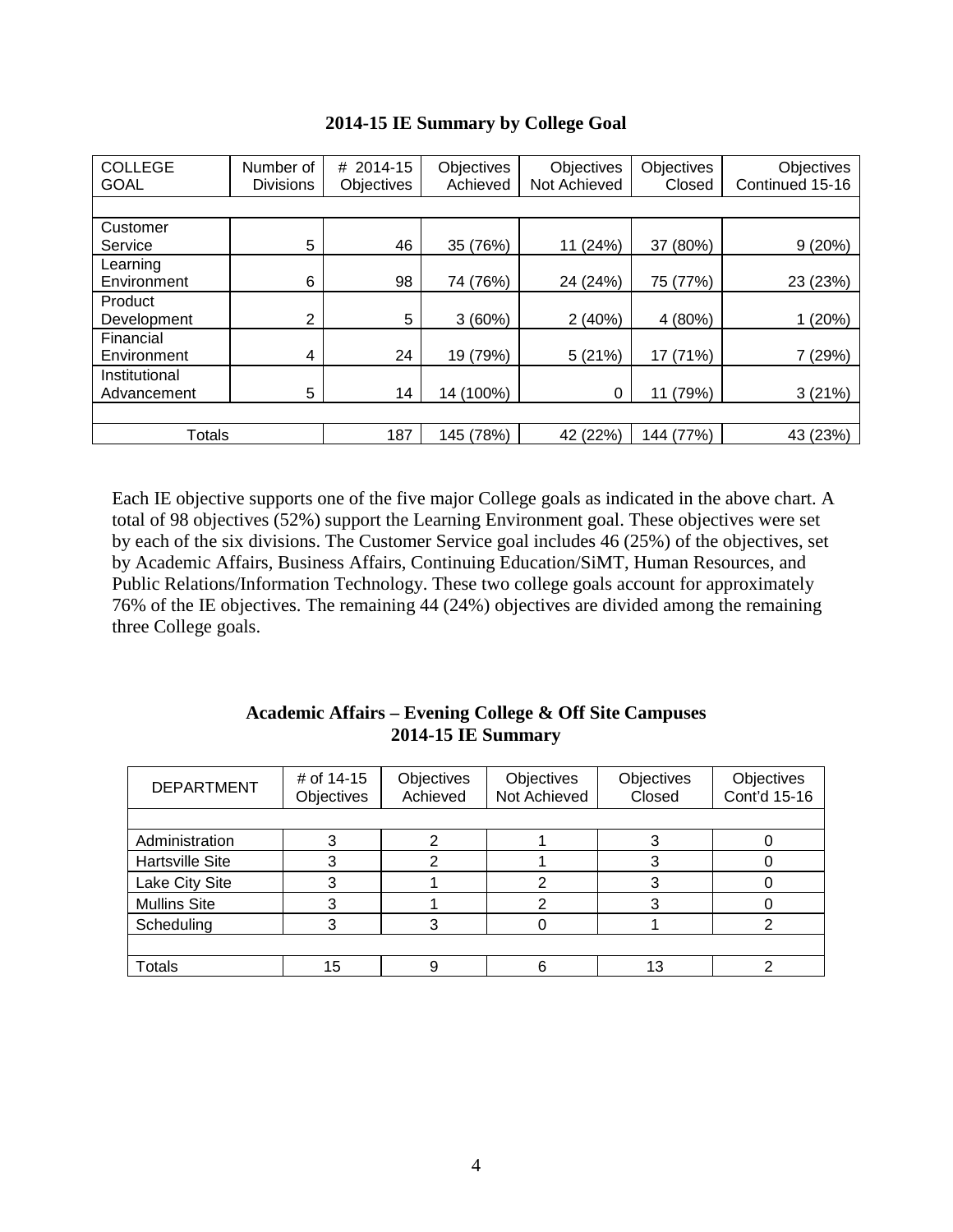| <b>Academic Affairs – Health &amp; Sciences</b> |
|-------------------------------------------------|
| <b>2014-15 IE Summary</b>                       |

| <b>DEPARTMENT</b>                                     | # of 14-15<br>Objectives | Objectives<br>Achieved | Objectives<br>Not Achieved | Objectives<br>Closed | Objectives<br>Cont'd 15-16 |  |  |
|-------------------------------------------------------|--------------------------|------------------------|----------------------------|----------------------|----------------------------|--|--|
|                                                       |                          |                        |                            |                      |                            |  |  |
| AVP*                                                  | 3                        | 1                      | $\overline{c}$             | 3                    | $\mathbf 0$                |  |  |
| <b>Criminal Justice</b>                               | $\overline{2}$           | 1                      | 1                          | $\overline{2}$       | $\mathbf 0$                |  |  |
| Dental Hygiene                                        | $\overline{2}$           | $\overline{2}$         | $\mathbf 0$                | $\overline{0}$       | $\overline{2}$             |  |  |
| Early Childhood                                       | $\overline{2}$           | $\mathbf 0$            | $\overline{2}$             | $\overline{0}$       | $\overline{2}$             |  |  |
| <b>Expanded Duty</b><br><b>Dental Assisting</b>       | $\overline{2}$           | $\overline{2}$         | 0                          | $\overline{2}$       | $\boldsymbol{0}$           |  |  |
| <b>Health Information</b><br>Mgt                      | $\overline{2}$           | $\overline{2}$         | $\mathbf 0$                | $\overline{2}$       | 0                          |  |  |
| <b>Human Services</b>                                 | $\overline{2}$           | $\overline{2}$         | 0                          | $\overline{2}$       | $\overline{0}$             |  |  |
| Library                                               | $\overline{2}$           | $\mathbf 0$            | $\overline{c}$             | 1                    | 1                          |  |  |
| <b>Medical Assisting</b>                              | $\overline{2}$           | $\overline{2}$         | $\mathbf 0$                | $\mathbf 0$          | $\overline{2}$             |  |  |
| <b>Medical Coding</b>                                 | $\overline{c}$           | $\overline{2}$         | $\boldsymbol{0}$           | $\overline{2}$       | $\mathbf 0$                |  |  |
| Medical Lab Tech                                      | $\overline{2}$           | 1                      | 1                          | $\overline{0}$       | $\overline{2}$             |  |  |
| Natural & Physical<br>Sciences (Assoc. in<br>Science) | $\overline{2}$           | $\Omega$               | $\overline{2}$             | $\overline{2}$       | $\Omega$                   |  |  |
| Nursing & Practical<br>Nursing                        | 6                        | 6                      | $\mathbf 0$                | $\overline{2}$       | 4                          |  |  |
| Paralegal                                             | $\overline{2}$           | $\overline{2}$         | $\Omega$                   | $\overline{2}$       | $\Omega$                   |  |  |
| Phlebotomy                                            | $\overline{c}$           | $\overline{2}$         | $\mathbf 0$                | $\overline{0}$       | $\overline{2}$             |  |  |
| Radiologic Tech                                       | $\overline{2}$           | $\overline{2}$         | $\mathbf 0$                | $\overline{2}$       | $\mathbf 0$                |  |  |
| <b>Respiratory Care</b>                               | 3                        | $\overline{2}$         | 1                          | $\overline{2}$       | 1                          |  |  |
| <b>Surgical Tech</b>                                  | $\overline{2}$           | $\overline{2}$         | $\mathbf 0$                | $\overline{2}$       | $\overline{0}$             |  |  |
|                                                       |                          |                        |                            |                      |                            |  |  |
| <b>Totals</b>                                         | 42                       | 31                     | 11                         | 26                   | 16                         |  |  |

\*Left FDTC before the end of the 2014/15 planning year

### **Academic Affairs – Online College 2014-15 IE Summary**

| <b>DEPARTMENT</b>  | # of 14-15<br>Objectives | Objectives<br>Achieved | Objectives<br>Not Achieved | Objectives<br>Closed | Objectives<br>Cont'd 15-16 |
|--------------------|--------------------------|------------------------|----------------------------|----------------------|----------------------------|
|                    |                          |                        |                            |                      |                            |
| OL College         |                          |                        |                            |                      |                            |
|                    |                          |                        |                            |                      |                            |
| otals <sup>.</sup> |                          |                        |                            |                      |                            |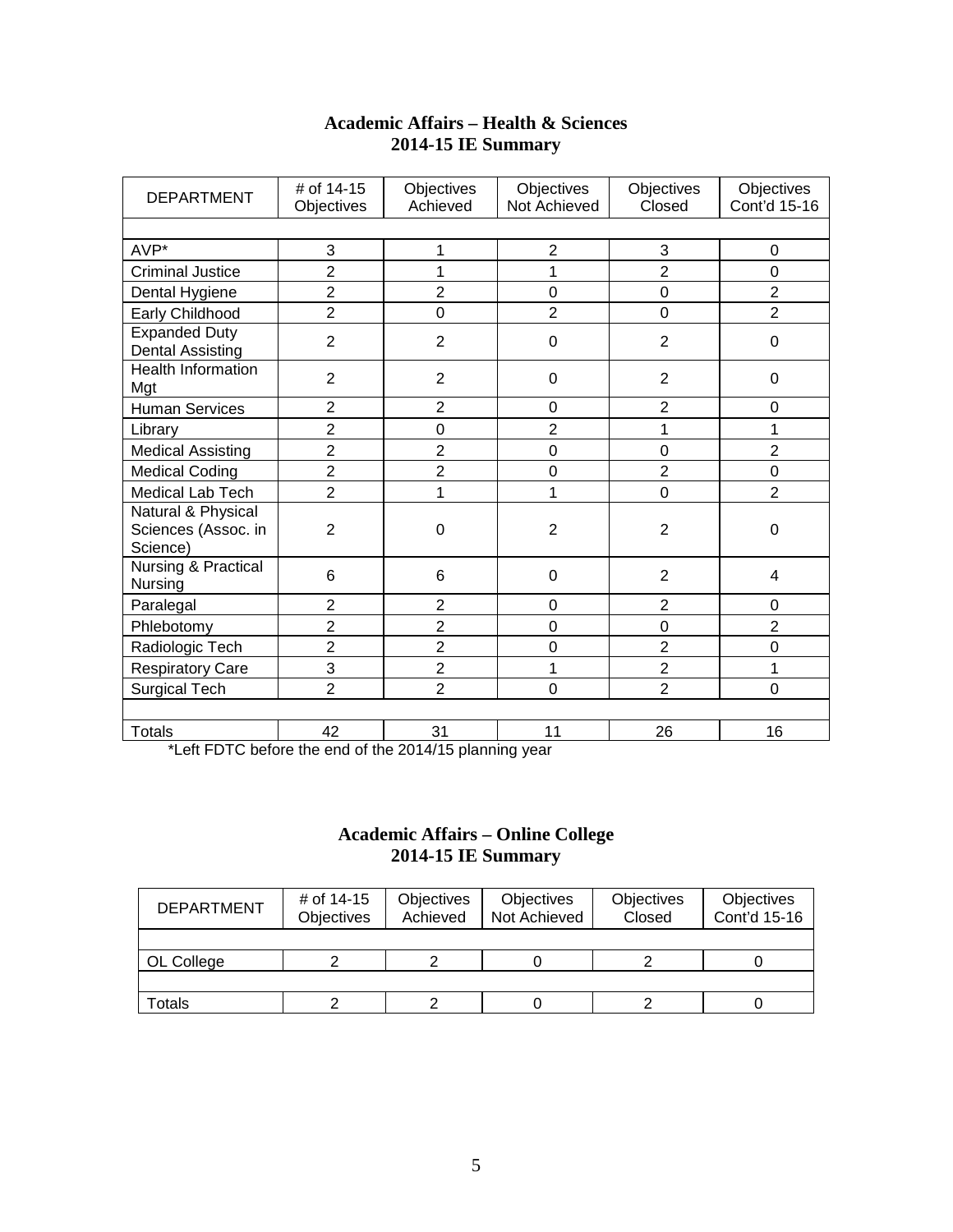### **Academic Affairs - Student Services 2014-15 IE Summary**

| <b>DEPARTMENT</b>                                                         | # of 14-15<br>Objectives | Objectives<br>Achieved | Objectives<br>Not Achieved | Objectives<br>Closed | Objectives<br>Cont'd 15-16 |  |  |  |  |
|---------------------------------------------------------------------------|--------------------------|------------------------|----------------------------|----------------------|----------------------------|--|--|--|--|
|                                                                           |                          |                        |                            |                      |                            |  |  |  |  |
| Vice President*                                                           | 3                        | 2                      |                            | 3                    | $\Omega$                   |  |  |  |  |
| <b>Assessment Cntr</b>                                                    | 3                        | 3                      | 0                          | 3                    | 0                          |  |  |  |  |
| Project RISE                                                              | $\overline{2}$           | $\overline{2}$         | 0                          | $\overline{2}$       | O                          |  |  |  |  |
| Admissions                                                                | 2                        | 0                      | $\overline{2}$             |                      |                            |  |  |  |  |
| <b>Registrar Services</b>                                                 | 2                        | 0                      |                            |                      |                            |  |  |  |  |
| <b>Student</b><br>Life/Perkins                                            | 4                        | 0                      | 4                          | 3                    |                            |  |  |  |  |
| <b>Student Services</b>                                                   | $\mathfrak{p}$           | $\overline{2}$         | $\Omega$                   | 2                    | $\Omega$                   |  |  |  |  |
| Student Support &<br><b>Grant Programs</b>                                | 2                        | 2                      | 0                          | 2                    |                            |  |  |  |  |
| <b>Upward Bound</b>                                                       | 2                        | $\overline{2}$         | 0                          | 2                    | 0                          |  |  |  |  |
|                                                                           |                          |                        |                            |                      |                            |  |  |  |  |
| Totals<br>$*1 - 44$ EBTO before the coal of the OO4 4/4E algorithm $\sim$ | 22                       | 13                     | 9                          | 19                   | 3                          |  |  |  |  |

\*Left FDTC before the end of the 2014/15 planning year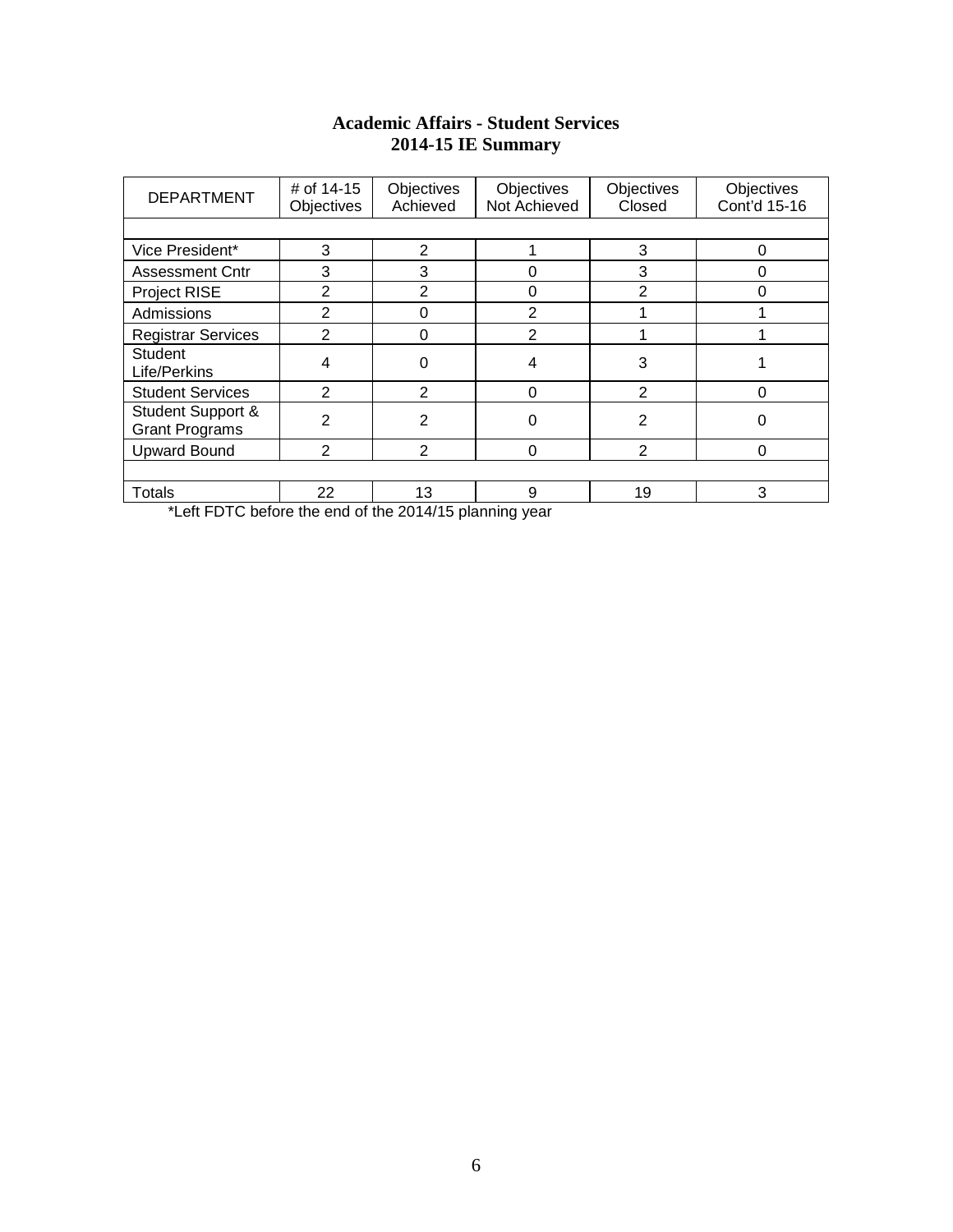## **Academic Affairs – Vice President and Technical & General Education 2014-15 IE Summary**

| <b>DEPARTMENT</b>                   | # of 14-15<br>Objectives | Objectives<br>Achieved | Objectives<br>Not Achieved | Objectives<br>Closed | Objectives<br>Cont'd 15-16 |  |  |  |
|-------------------------------------|--------------------------|------------------------|----------------------------|----------------------|----------------------------|--|--|--|
|                                     |                          |                        |                            |                      |                            |  |  |  |
| <b>Vice President</b>               | $\overline{2}$           | 1                      | 1                          | $\overline{2}$       | $\boldsymbol{0}$           |  |  |  |
| <b>AVP</b>                          | $\overline{2}$           | $\mathbf 0$            | $\overline{2}$             | $\overline{2}$       | 0                          |  |  |  |
| Accounting                          | $\overline{2}$           | $\overline{2}$         | 0                          | $\overline{2}$       | 0                          |  |  |  |
| Administrative<br>Office Technology | $\overline{2}$           | $\overline{2}$         | 0                          | $\overline{2}$       | 0                          |  |  |  |
| <b>ATE</b>                          | $\overline{2}$           | $\overline{2}$         | 0                          | $\overline{2}$       | 0                          |  |  |  |
| <b>Automotive Tech</b>              | $\overline{2}$           | $\overline{2}$         | 0                          | $\overline{2}$       | 0                          |  |  |  |
| Caterpillar Academy                 | $\overline{2}$           | $\overline{2}$         | 0                          | $\overline{2}$       | $\overline{0}$             |  |  |  |
| Computer Tech                       | $\overline{2}$           | $\overline{c}$         | 0                          | $\overline{2}$       | 0                          |  |  |  |
| Cosmetology                         | $\overline{2}$           | $\overline{2}$         | $\overline{0}$             | $\overline{2}$       | 0                          |  |  |  |
| Engineering<br>Technologies         | 3                        | 3                      | 0                          | 3                    | 0                          |  |  |  |
| English &<br>Humanities             | 4                        | 3                      | 1                          | 3                    | 1                          |  |  |  |
| <b>HVAC</b>                         | 3                        | 3                      | 0                          | 3                    | $\Omega$                   |  |  |  |
| International<br><b>Business</b>    | $\overline{\mathbf{c}}$  | $\mathbf 2$            | 0                          | $\overline{c}$       | 0                          |  |  |  |
| Machine Tool Tech                   | $\overline{2}$           | $\overline{2}$         | 0                          | $\overline{2}$       | 0                          |  |  |  |
| Management                          | $\overline{2}$           | $\overline{2}$         | 0                          | $\overline{2}$       | 0                          |  |  |  |
| Marketing                           | $\overline{2}$           | $\overline{2}$         | 0                          | $\overline{2}$       | 0                          |  |  |  |
| Math (Associate in<br>Arts)         | $\overline{2}$           | 1                      | 1                          | 1                    | 1                          |  |  |  |
| Welding                             | $\overline{2}$           | $\mathbf 0$            | $\overline{2}$             | $\mathbf 0$          | $\overline{2}$             |  |  |  |
|                                     |                          |                        |                            |                      |                            |  |  |  |
| <b>Totals</b>                       | 40                       | 33                     | $\overline{7}$             | 36                   | 4                          |  |  |  |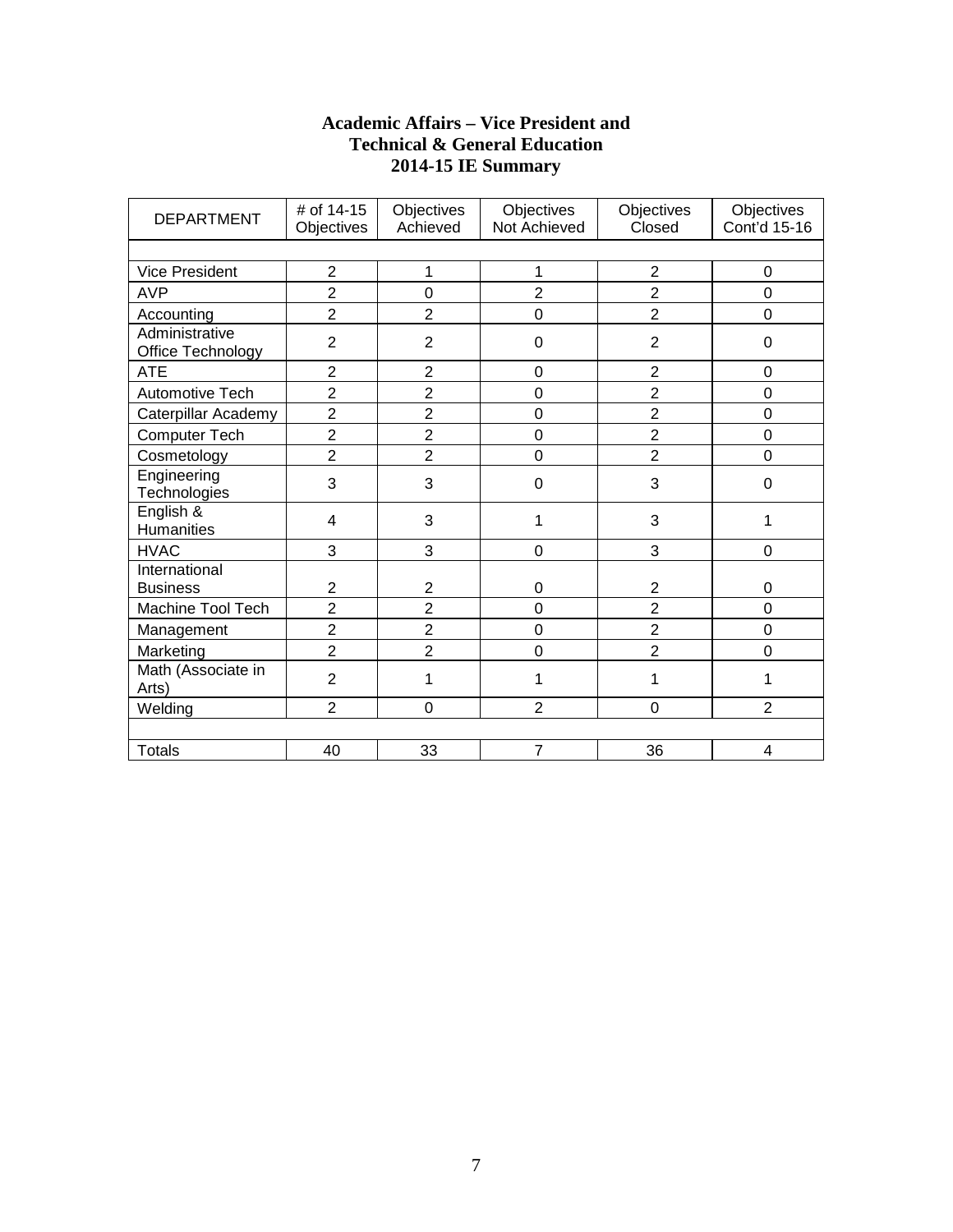# **Business Affairs 2014-15 IE Summary**

| <b>DEPARTMENT</b>         | # of 14-15<br>Objectives | Objectives<br>Achieved | Objectives<br>Not Achieved | Objectives<br>Closed | Objectives<br>Cont'd 15-16 |
|---------------------------|--------------------------|------------------------|----------------------------|----------------------|----------------------------|
|                           |                          |                        |                            |                      |                            |
| Vice President*           | 3                        | $\mathfrak{p}$         |                            | $\overline{2}$       |                            |
| <b>Auxiliary Services</b> | $\mathfrak{p}$           |                        |                            | 2                    |                            |
| <b>Financial Aid</b>      | 5                        | 5                      | 0                          | 4                    |                            |
| <b>Financial Services</b> | 2                        | $\overline{2}$         | 0                          |                      |                            |
| Grounds                   |                          |                        | 0                          |                      | 0                          |
| <b>HVAC</b>               | $\mathcal{P}$            | $\mathcal{P}$          | 0                          | $\mathfrak{p}$       | 0                          |
| Maintenance &<br>Safety   |                          | $\Omega$               |                            |                      |                            |
| <b>Physical Plant</b>     | っ                        | $\Omega$               | 2                          |                      |                            |
| Property/Inventory        |                          |                        | O                          |                      | ი                          |
| Purchasing*               | 3                        | $\overline{2}$         |                            | 3                    | 0                          |
|                           |                          |                        |                            |                      |                            |
| Totals                    | 22                       | 16                     | 6                          | 17                   | 5                          |

\*Left FDTC before the end of the 2014/15 planning year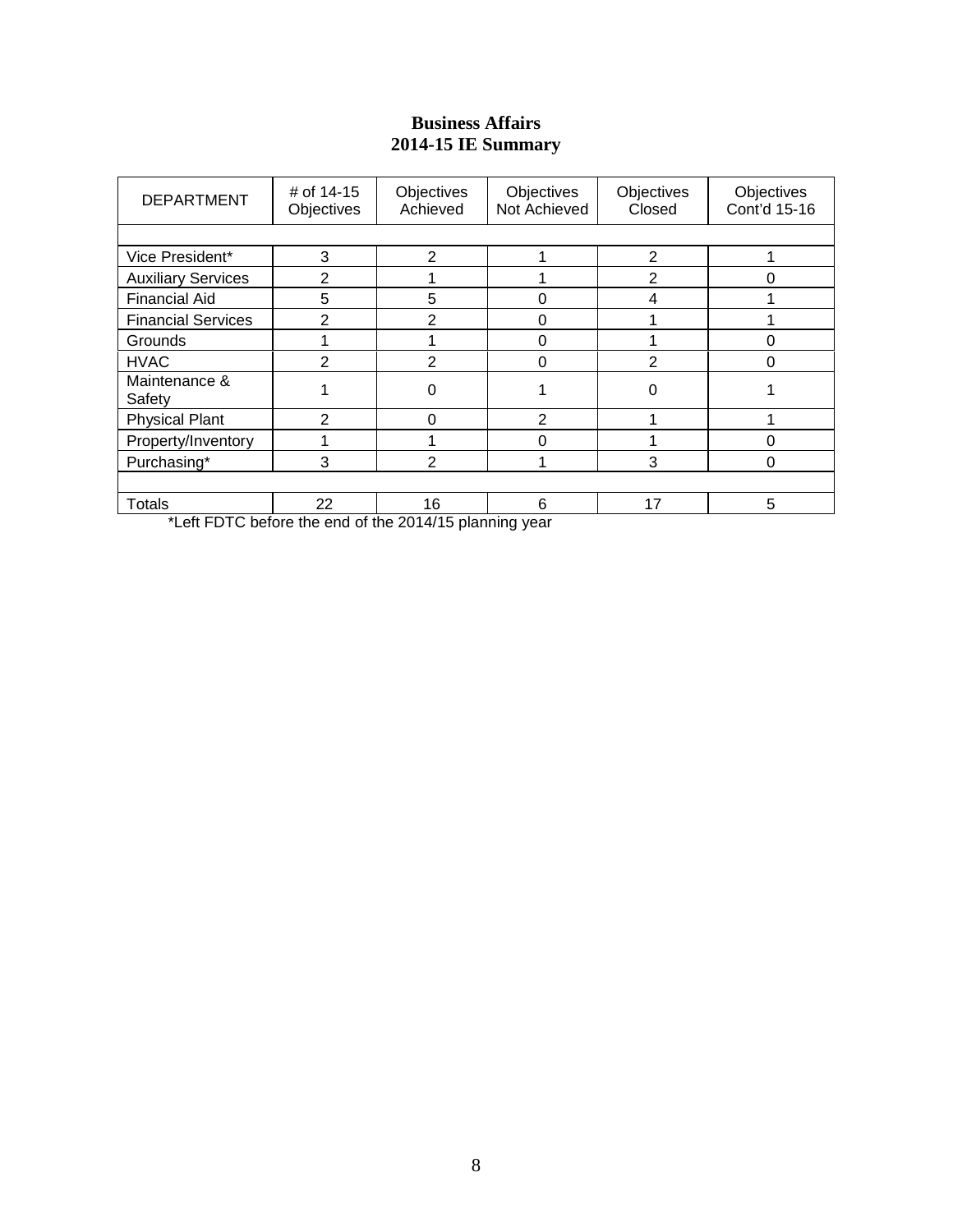## **Continuing Education and Southeast Institute of Manufacturing & Technology 2014-15 IE Summary**

| <b>DEPARTMENT</b>                                         | # of 14-15<br>Objectives | Objectives<br>Achieved | <b>Objectives</b><br>Not Achieved | Objectives<br>Closed | Objectives<br>Cont'd 15-16 |
|-----------------------------------------------------------|--------------------------|------------------------|-----------------------------------|----------------------|----------------------------|
|                                                           |                          |                        |                                   |                      |                            |
| <b>Vice President</b>                                     | 3                        | $\overline{2}$         |                                   | $\Omega$             | 3                          |
| Accounting                                                |                          |                        | 0                                 |                      | 0                          |
| Manufacturing<br>& Technical<br>Training                  | $\overline{2}$           |                        |                                   |                      |                            |
| Manufacturing<br>Technologies                             | $\mathbf{2}$             |                        |                                   | 0                    | $\overline{2}$             |
| Program Mgt &<br><b>Admin Svcs</b>                        | 3                        | 2                      |                                   | 3                    | $\Omega$                   |
| <b>SIMT Facilities</b>                                    | $\overline{\mathbf{4}}$  | 4                      | 0                                 | 4                    | 0                          |
| <b>SiMT</b><br>Manufacturing<br>Technology &<br>Incubator | 3                        | $\overline{2}$         |                                   |                      | $\overline{2}$             |
|                                                           |                          |                        |                                   |                      |                            |
| Total                                                     | 18                       | 13                     | 5                                 | 10                   | 8                          |

## **Institutional Advancement 2014-15 IE Summary**

| <b>DEPARTMENT</b>         | # of 14-15<br>Objectives | Objectives<br>Achieved | Objectives<br>Not Achieved | Objectives<br>Closed | Objectives<br>Cont'd 15-16 |
|---------------------------|--------------------------|------------------------|----------------------------|----------------------|----------------------------|
|                           |                          |                        |                            |                      |                            |
| <b>Vice President</b>     |                          |                        |                            |                      |                            |
| Institutional<br>Grants   | 3                        | 3                      |                            | 3                    |                            |
| Institutional<br>Research |                          |                        |                            |                      |                            |
|                           |                          |                        |                            |                      |                            |
| Total                     |                          |                        |                            |                      |                            |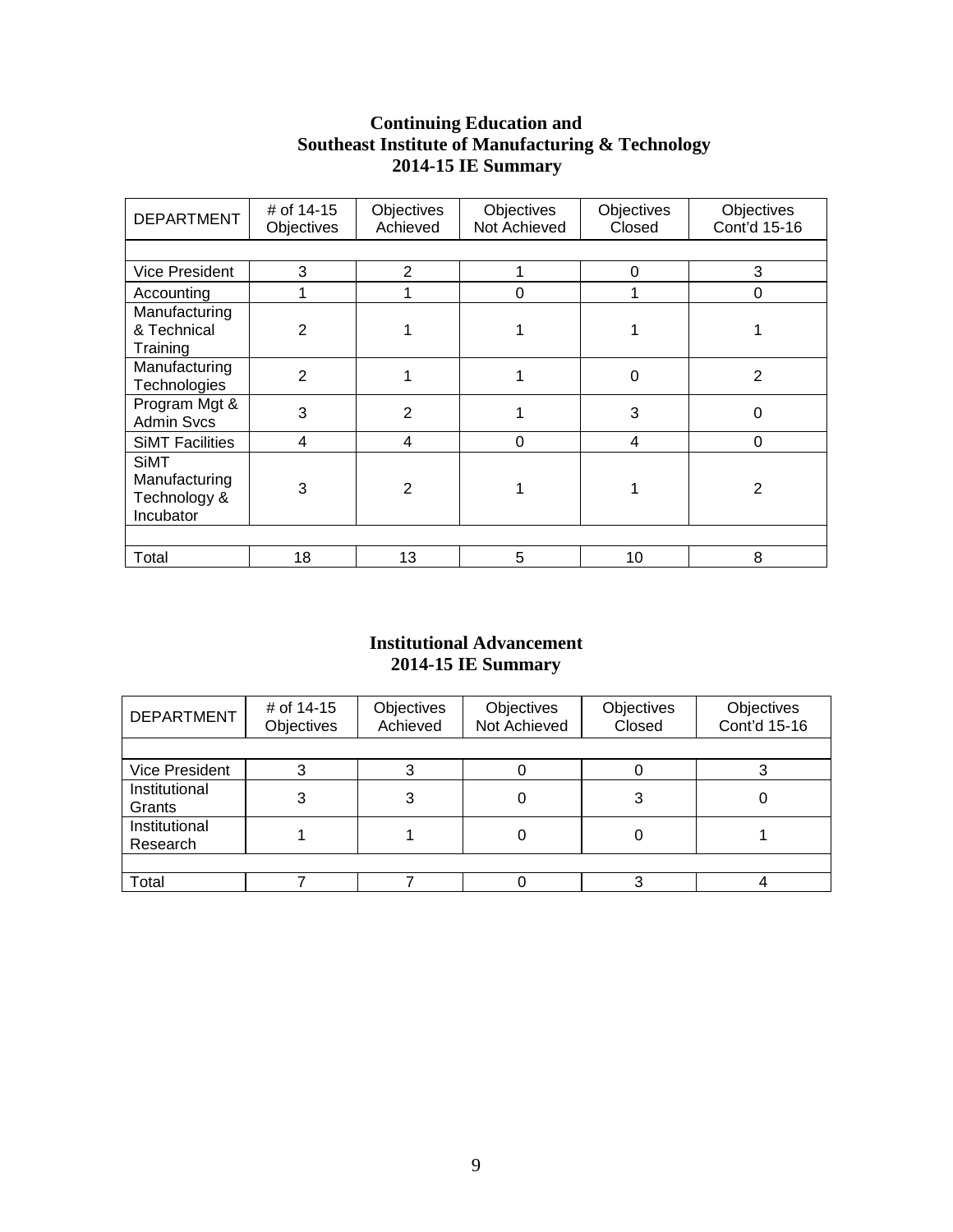### **Human Resources 2014-15 IE Summary**

| <b>DEPARTMENT</b> | # of 14-15<br>Objectives | Objectives<br>Achieved | Objectives<br>Not Achieved | Objectives<br>Closed | Objectives<br>Cont'd 15-16 |
|-------------------|--------------------------|------------------------|----------------------------|----------------------|----------------------------|
|                   |                          |                        |                            |                      |                            |
| <b>AVP</b>        |                          |                        |                            |                      |                            |
| Human             |                          |                        |                            |                      |                            |
| Resources         |                          |                        |                            | ◠                    |                            |
|                   |                          |                        |                            |                      |                            |
| Total             |                          |                        |                            |                      |                            |

### **Public Relations & Marketing and Information Technology 2014-15 IE Summary**

| <b>DEPARTMENT</b>         | # of 14-15<br>Objectives | Objectives<br>Achieved | Objectives<br>Not Achieved | Objectives<br>Closed | Objectives<br>Cont'd 15-16 |  |
|---------------------------|--------------------------|------------------------|----------------------------|----------------------|----------------------------|--|
|                           |                          |                        |                            |                      |                            |  |
| <b>Vice President</b>     | 5                        | 5                      |                            |                      |                            |  |
| Information               | 5                        | 5                      |                            |                      |                            |  |
| Print Shop                |                          |                        |                            |                      |                            |  |
| Information<br>Technology | 5                        | 5                      |                            | 5                    |                            |  |
|                           |                          |                        |                            |                      |                            |  |
| Total                     | 16                       | 16                     |                            | 15                   |                            |  |